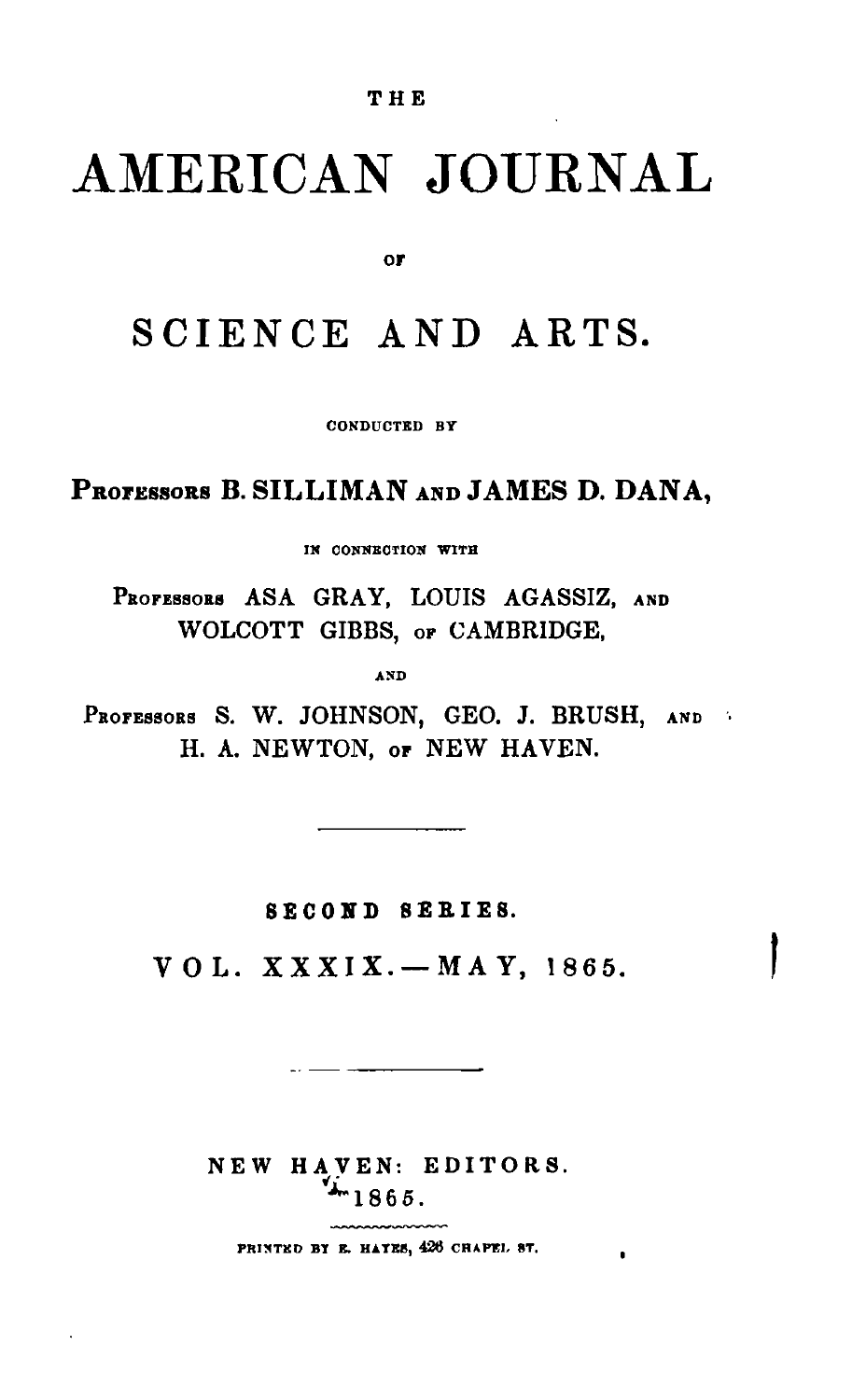every  $4\frac{1}{2}$ <sup>o</sup>, making approximately a ring of these small bodies. But we cannot for a moment entertain the idea that nearly all these bodies have been discovered. They are very small and necessarily difficult to detect; and judging from what we already know of the size of these small bodies, we must conclude that many more exist, much the larger share of which are too small to be detected by our best telescopes. The most rational theory of meteoric stones, is that which regards them as minute asteroids. The whole group, many thousands very probably, perhaps millions-between the orbits of Mars and Jupiter, must have very eccentric orbits, and be subject to extraordinary perturbations in their motions, and it is highly probable that many of them become satellites of some of the planets, and finally come in contact with their surfaces as meteoric stones. It is certainly a little curious that the orbits of the known Asteroids intersect. The mean width of the whole zone so far as known, lies between the limits 2.145 (Feronia) and 3.452 (Maxamiliana) giving a breath of 1'307, whieh is rather greater than the diameter of the sphere of attraction of Kirkwood's Asteroid-planet.

At present we shall add nothing respecting comets, as Prof. Kirkwood has called attention, in several places, to the orbits of these bodies.

Hector, N. Y., Nov. 11, 1664.

## ART. V.-On *BrttShite, a* new *mineral occurring* in *Phosphatic* Guano; by GIDEON E. MOORE, Ph.B.

## (Communicated to the California Academy of Sciences, Sept. 5th, 1864.)

In the spring of the present year, I received, through the kindness of Wm. E. Brown, Esq., of Mare Island in this State, a specimen of a mineral discovered by him in a cargo of phosphatic guano at Camden, N. J. The locality from which it was derived is not known,' and, though letters of inquiry have been sent to the parties to whom the cargo was originally consigned, no reply has been received up to this date. The texture and appearance of the guano would, however, point to some one of the Carribean islands, and more particularly to the island of Sombrero as its probable source. It is very probable that the mineral may be recognized among the crystallized products occurring in other guano deposits.

In the specimen in my possession, the mineral occurs filling seams in the guano, varying from  $\frac{1}{2}$  to  $\frac{1}{2}$  of an inch in width. The matrix itself is of the variety known as rock guano. It

<sup>1</sup> In a letter from Mr. Moore, dated San Francisco, Nov. 18th, 1864, he states that he has ascertained the locality of the new mineral to be Avis Island in the Carribean Sea.-Eps.